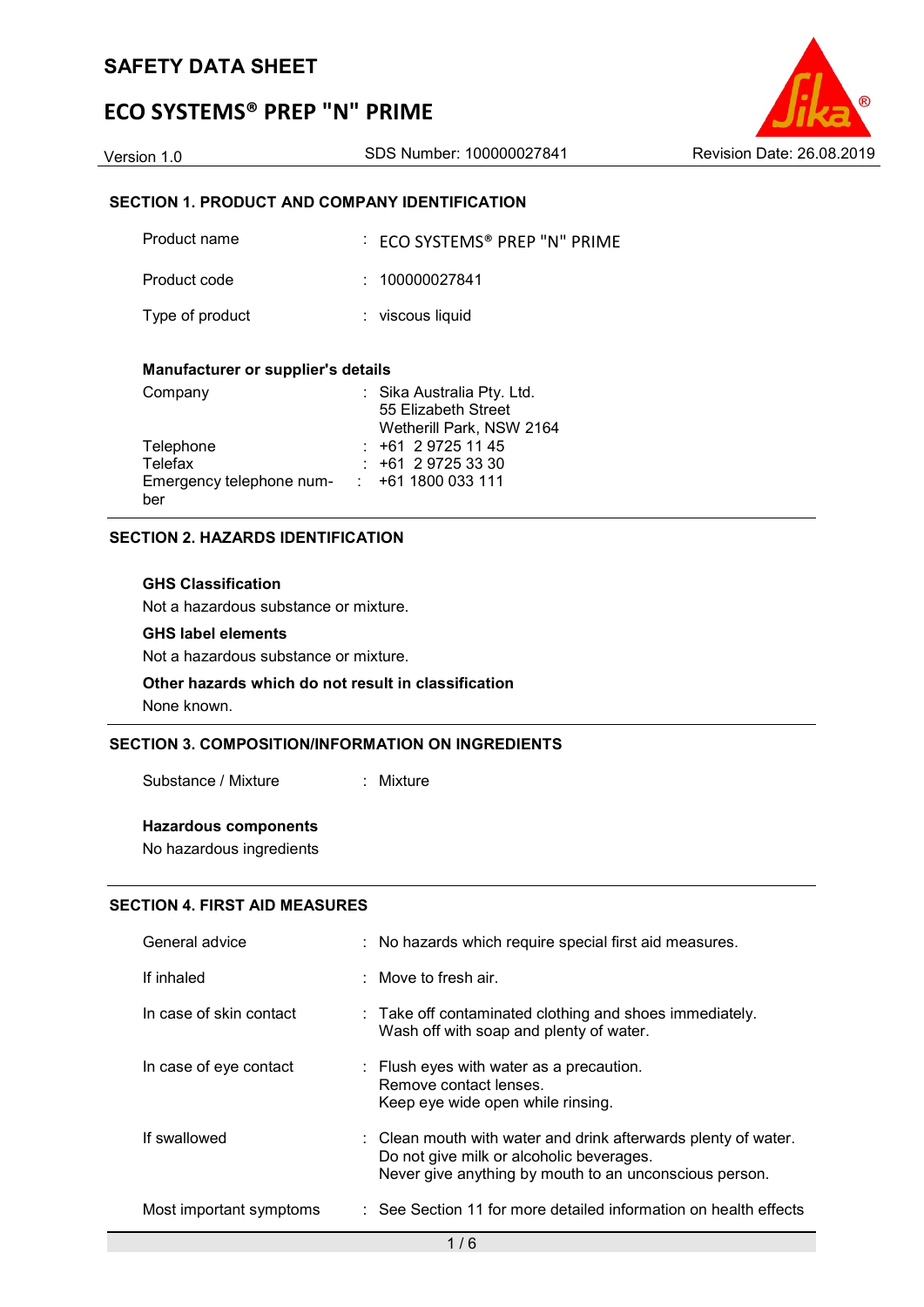# ECO SYSTEMS® PREP "N" PRIME

| Version 1.0                            | SDS Number: 100000027841                                  | Revision Date: 26.08.2019 |
|----------------------------------------|-----------------------------------------------------------|---------------------------|
| and effects, both acute and<br>delayed | and symptoms.<br>No known significant effects or hazards. |                           |
| Notes to physician                     | : Treat symptomatically.                                  |                           |

 $^{\circledR}$ 

#### SECTION 5. FIREFIGHTING MEASURES

| Suitable extinguishing media                     | : Use extinguishing measures that are appropriate to local cir-<br>cumstances and the surrounding environment. |
|--------------------------------------------------|----------------------------------------------------------------------------------------------------------------|
| Hazardous combustion prod-<br>ucts               | : No hazardous combustion products are known                                                                   |
| Specific extinguishing meth-<br>ods              | : Standard procedure for chemical fires.                                                                       |
| Special protective equipment<br>for firefighters | : In the event of fire, wear self-contained breathing apparatus.                                               |

#### SECTION 6. ACCIDENTAL RELEASE MEASURES

| Personal precautions, protec-<br>tive equipment and emer-<br>gency procedures | : For personal protection see section 8.                                                                     |
|-------------------------------------------------------------------------------|--------------------------------------------------------------------------------------------------------------|
| Environmental precautions                                                     | : No special environmental precautions required.                                                             |
| Methods and materials for<br>containment and cleaning up                      | : Wipe up with absorbent material (e.g. cloth, fleece).<br>Keep in suitable, closed containers for disposal. |

### SECTION 7. HANDLING AND STORAGE

| Advice on protection against<br>fire and explosion | : Normal measures for preventive fire protection.                                                                                                       |
|----------------------------------------------------|---------------------------------------------------------------------------------------------------------------------------------------------------------|
| Advice on safe handling                            | : For personal protection see section 8.<br>No special handling advice required.<br>Follow standard hygiene measures when handling chemical<br>products |
| Hygiene measures                                   | : When using do not eat or drink.<br>When using do not smoke.                                                                                           |
| Conditions for safe storage                        | : Keep container tightly closed in a dry and well-ventilated<br>place.<br>Store in accordance with local regulations.                                   |
| Materials to avoid                                 | : No special restrictions on storage with other products.                                                                                               |

#### SECTION 8. EXPOSURE CONTROLS/PERSONAL PROTECTION

#### Components with workplace control parameters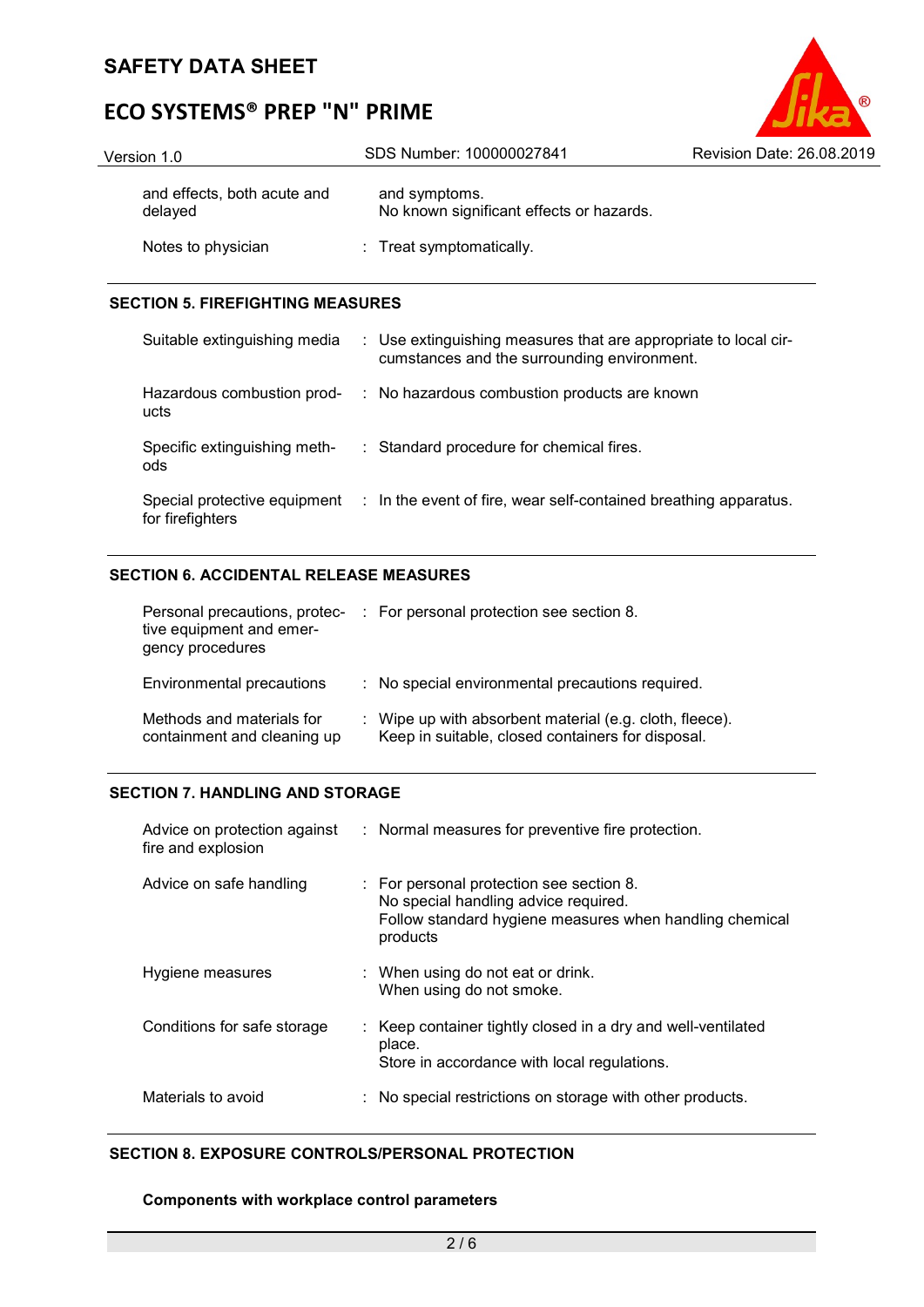# ECO SYSTEMS® PREP "N" PRIME



Contains no substances with occupational exposure limit values.

|  |  | Personal protective equipment |
|--|--|-------------------------------|
|--|--|-------------------------------|

| Respiratory protection   | : Use respiratory protection unless adequate local exhaust<br>ventilation is provided or exposure assessment demonstrates<br>that exposures are within recommended exposure guidelines.<br>The filter class for the respirator must be suitable for the max-<br>imum expected contaminant concentration<br>(gas/vapour/aerosol/particulates) that may arise when han-<br>dling the product. If this concentration is exceeded, self-<br>contained breathing apparatus must be used. |
|--------------------------|-------------------------------------------------------------------------------------------------------------------------------------------------------------------------------------------------------------------------------------------------------------------------------------------------------------------------------------------------------------------------------------------------------------------------------------------------------------------------------------|
| Hand protection          | : Chemical-resistant, impervious gloves complying with an ap-<br>proved standard should be worn at all times when handling<br>chemical products if a risk assessment indicates this is nec-<br>essary.                                                                                                                                                                                                                                                                              |
| Eye protection           | : Safety eyewear complying with an approved standard should<br>be used when a risk assessment indicates this is necessary.                                                                                                                                                                                                                                                                                                                                                          |
| Skin and body protection | : Choose body protection in relation to its type, to the concen-<br>tration and amount of dangerous substances, and to the spe-<br>cific work-place.                                                                                                                                                                                                                                                                                                                                |

### SECTION 9. PHYSICAL AND CHEMICAL PROPERTIES

| Appearance                              |    | : viscous liquid      |
|-----------------------------------------|----|-----------------------|
| Colour                                  |    | light blue            |
| Odour                                   |    | No data available     |
| Odour Threshold                         |    | No data available     |
| рH                                      | t. | ca. 8.75              |
| Melting point/range / Freezing<br>point |    | $:$ No data available |
| Boiling point/boiling range             | ÷. | No data available     |
| Flash point                             |    | No data available     |
| Evaporation rate                        |    | No data available     |
| Flammability                            |    | No data available     |
|                                         |    |                       |
| Upper explosion limit                   | ۰. | No data available     |
| Lower explosion limit                   | ÷  | No data available     |
| Vapour pressure                         |    | 23 hPa (17 mmHg)      |
| Relative vapour density                 |    | No data available     |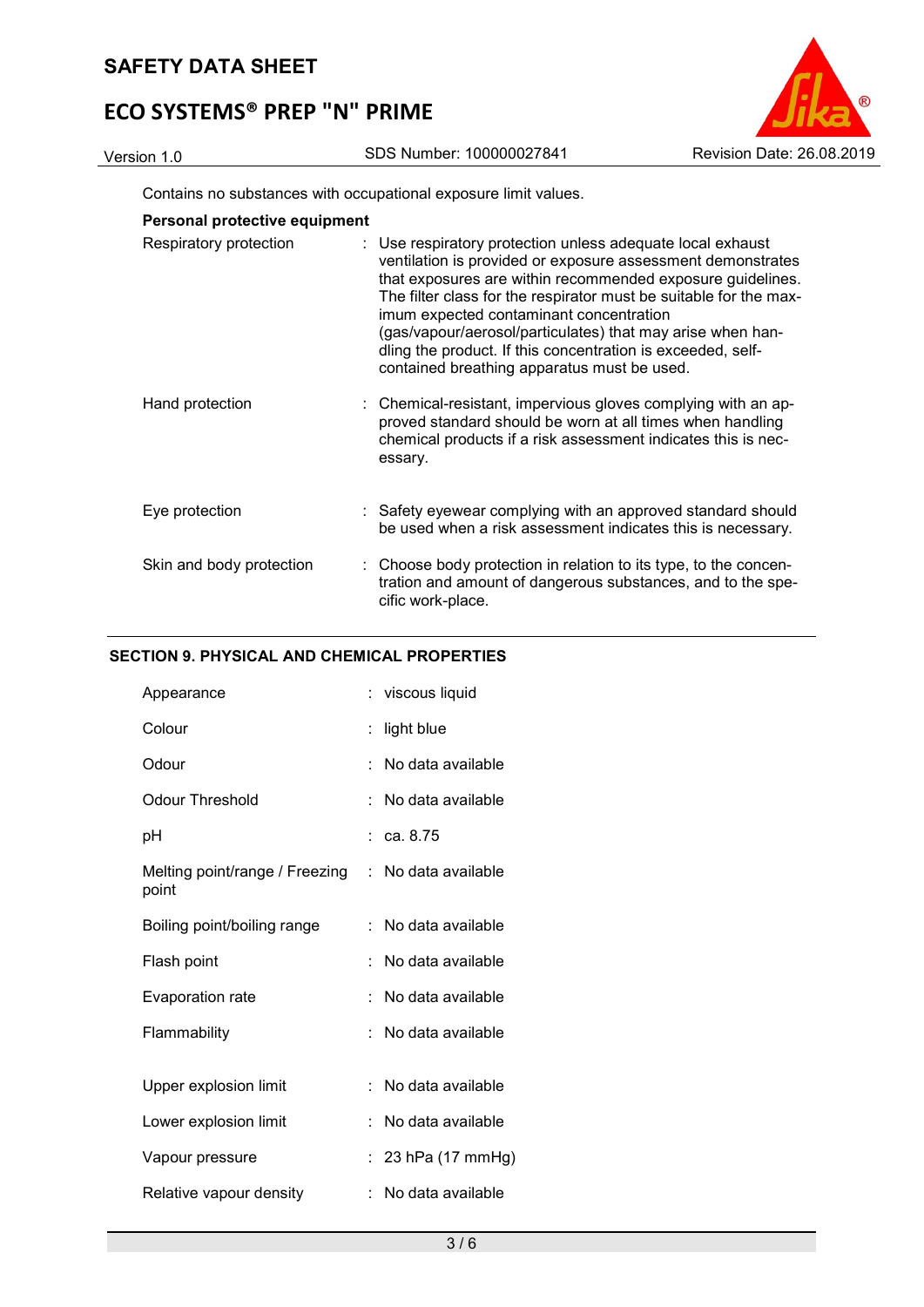# ECO SYSTEMS® PREP "N" PRIME



### SECTION 10. STABILITY AND REACTIVITY

| Reactivity                              | : No dangerous reaction known under conditions of normal use. |
|-----------------------------------------|---------------------------------------------------------------|
| Chemical stability                      | $\therefore$ The product is chemically stable.                |
| Possibility of hazardous reac-<br>tions | : No hazards to be specially mentioned.                       |
| Conditions to avoid                     | $\therefore$ No data available                                |
| Incompatible materials                  | $\therefore$ No data available                                |
|                                         |                                                               |

No decomposition if stored and applied as directed.

### SECTION 11. TOXICOLOGICAL INFORMATION

Acute toxicity

No data available

#### Skin corrosion/irritation

Not classified based on available information.

#### Serious eye damage/eye irritation

Not classified based on available information.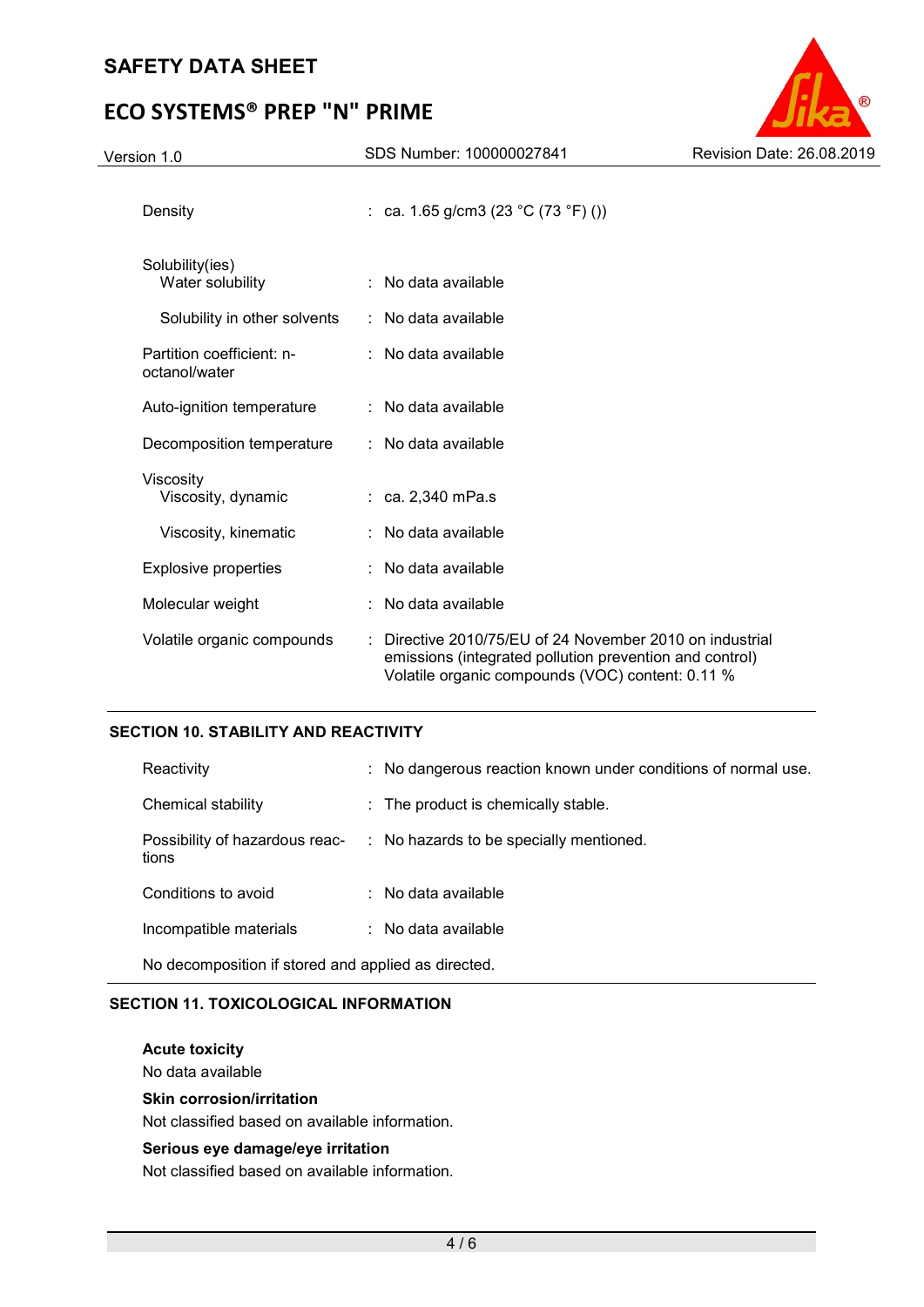# ECO SYSTEMS® PREP "N" PRIME

### Version 1.0 SDS Number: 100000027841 Revision Date: 26.08.2019



#### Respiratory or skin sensitisation

Skin sensitisation: Not classified based on available information. Respiratory sensitisation: Not classified based on available information.

#### Chronic toxicity

Germ cell mutagenicity Not classified based on available information.

#### **Carcinogenicity**

Not classified based on available information.

#### Reproductive toxicity

Not classified based on available information.

#### STOT - single exposure

Not classified based on available information.

#### STOT - repeated exposure

Not classified based on available information.

#### Aspiration toxicity

Not classified based on available information.

#### SECTION 12. ECOLOGICAL INFORMATION

| <b>Ecotoxicity</b><br>No data available                   |                                                           |
|-----------------------------------------------------------|-----------------------------------------------------------|
| Persistence and degradability<br>No data available        |                                                           |
| <b>Bioaccumulative potential</b><br>No data available     |                                                           |
| <b>Mobility in soil</b><br>No data available              |                                                           |
| Other adverse effects                                     |                                                           |
| <b>Product:</b><br>Additional ecological infor-<br>mation | $\therefore$ There is no data available for this product. |

#### SECTION 13. DISPOSAL CONSIDERATIONS

#### Disposal methods

Contaminated packaging : Empty containers should be taken to an approved waste handling site for recycling or disposal.

#### SECTION 14. TRANSPORT INFORMATION

#### International Regulations

#### Transport in bulk according to Annex II of MARPOL 73/78 and the IBC Code